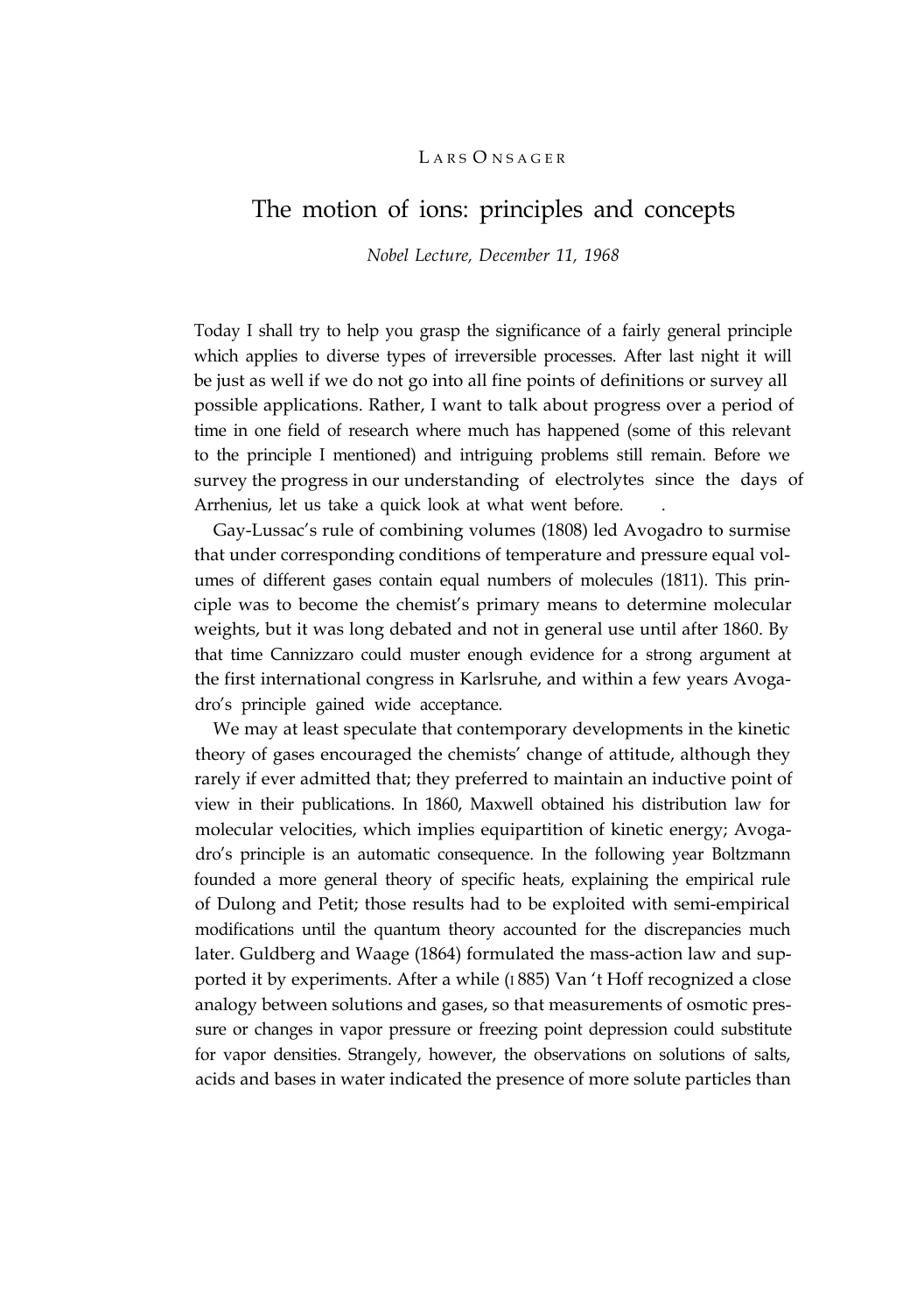there could be molecules by any reasonable interpretation ofchemistry known then or now. Arrhenius $r^{12}$ (1884) recognized that these electrolytes dissociate largely into free ions, and he could point to a pretty good correspondence between the Van 't Hoff "anomalies" and the degrees of ionization inferred from the electrical conductivity.

A greatly simplified picture of electrolyte solutions loomed. At fairly low but readily attainable concentrations solutions of readily dissociating compounds like hydrochloric acid, potassium hydroxide and a great many salts like sodium chloride would be completely dissociated and the properties of a solution would be additive, not just over molecules, but even over the constituent ions. At higher concentrations, admittedly, one would have to allow for combination to form molecules or compound ions according to the massaction law, as suggested by Ostwalds (1888). Nernst developed appropriate simple theories for the diffusion of electrolytes and for the variation of an electrode potential with the concentration of the ion discharged.

Such was the simple picture presented to me as a freshman chemist in 1920. In spite of some idealization it sufficed for a great many purposes; it eased many tasks no end and we were eternally grateful for that. However, very soon the journals rather than the textbooks taught me about numerous observations which did not quite fit into the picture and of tentative explanations for the discrepancies. Whether the experimenters studied the electrical conductivities or the equilibrium properties like freezing point depressions and electromotive forces, significant deviations from the ideal additive behavior persisted to much lower concentrations than had been predicted according to the mass-action law from the measurements performed on more concentrated solutions. These phenomena became known as the "anomalies" of strong electrolytes. In many ways the anomalies displayed conspicuous regularities; if one compared salts of the same valence type like NaCl and KNO<sub> $<sub>y</sub>$ </sub></sub> the differences were typically small even at concentrations as high as 0.1 mole/ liter. Suspicion centered on the long-range electrostatic forces between the ions.

Debye and Hückel<sup>4</sup> finally succeeded in predicting the effects of the electrostatic interaction from the general principles of kinetic theory. They pointed out that the electrostatic field around an ion must be screened by an average density of compensating charge. As had been found previously by Gouy (1913) in somewhat different context, the screening distance is given by the ionic strength (sum of concentrations multiplied by squares of charges), the dielectric constant of the solvent and the temperature; it varies inversely as the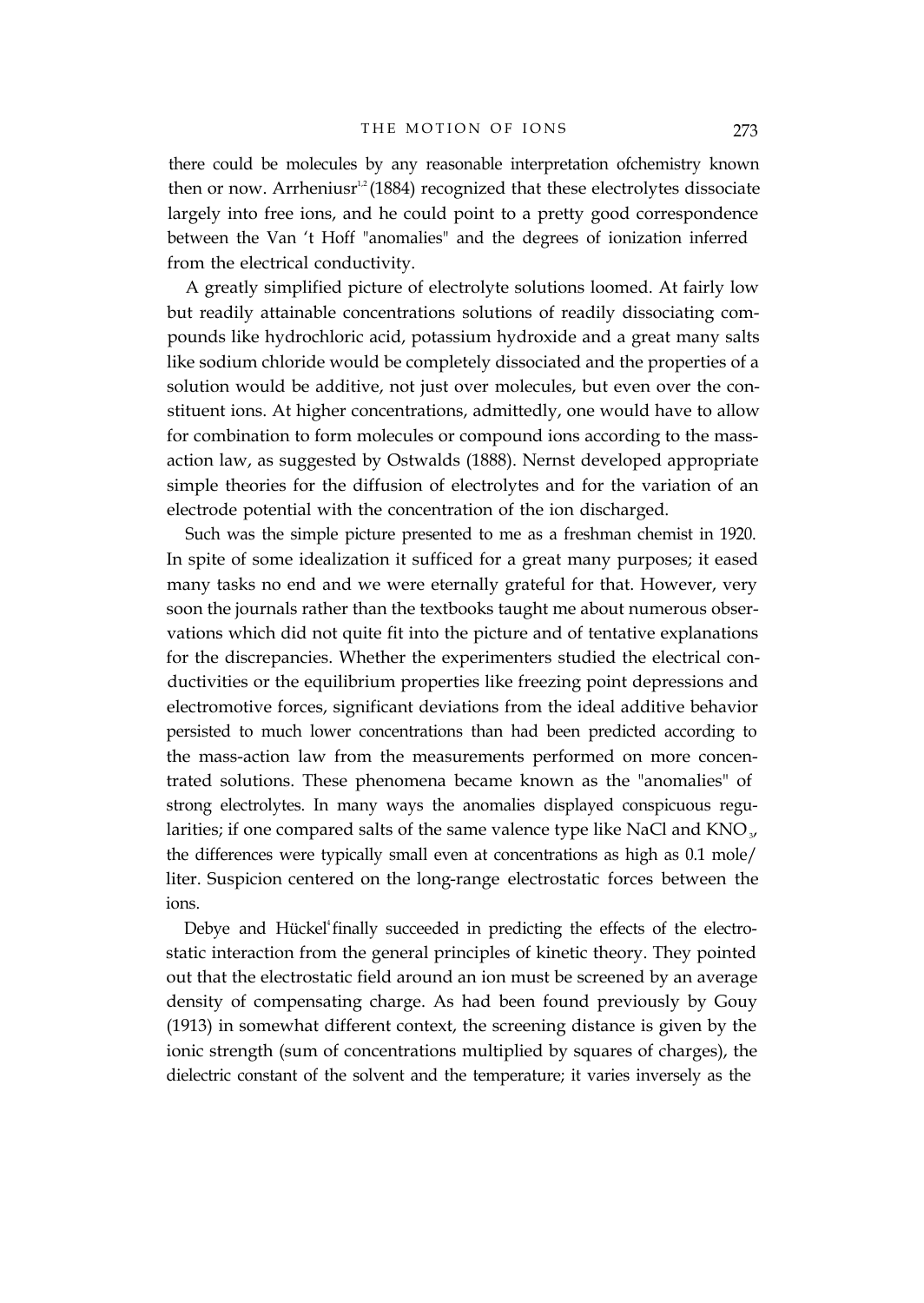square root of the ionic strength. The resulting effects on the chemical potentials of electrolytes are proportional to the square root of the ionic strength; to compute the coefficient one has to know the magnitude of an elementary charge, and the measurements of Millikans had already supplied that information (1917). These predictions agreed well enough with previous experiments, and the improved techniques of subsequent decades have only confirmed the agreement. The theory of Debye and Hückel was soon routinely exploited to great advantage. Those stubborn deviations from the laws of Van 't Hoff and Arrhenius and Guldberg and Waage became harmless because we could compute them, make proper allowance and extrapolate in comfort to exploit additive relations. To make matters even easier, many electrolytes turned out to be completely dissociated or nearly so.

Debye and Hückel also considered the conductivity of electrolytes, a most important source of information because the measurement is almost always feasible, and it takes only reasonable care to get accurate results. Kohlrausch had shown long since that the conductivities of strong electrolytes in water decrease linearly with the square root of the concentration. Debye and Hückel recognized that two effects contribute to this decrease. For one, while the external electric field exerts a force on the ion, an opposing force of equal magnitude is distributed over the screening cloud of compensating charge. As a result, every ion is driven against a countercurrent; the speed of this current is proportional to the charge of the central ion and independent of its own mobility. This is called the electrophoretic effect, and the theory is closely related to that of the effect so profitably utilized by Tiselius<sup>6</sup>; but there is a significant difference between small and large particles, and the meaning of the word "electrophoresis" varies according to context. The so-called "relaxation effect" depends on distortions of the screening clouds produced by the systematic motion of the ions in the external field. As it happened, Debye and Hückel overestimated that effect and concluded that in computing the "electrophoretic force" they had extrapolated the macroscopic hydrodynamics too far.

Fortunately, my own efforts in the summer of 1923 had produced a modest but firm result. The relaxation effect ought to reduce the mobilities of anion and cation in equal proportion. Much to my surprise, the results of Debye and Hückel did not satisfy that relation, nor the requirement that whenever an ion of type A is 10 Å West of a B, there is a B 10 Å East of that A. Clearly, something essential had been left out in the derivation of such unsymmetrical results. The model used was this: one particular ion is constrained to move at a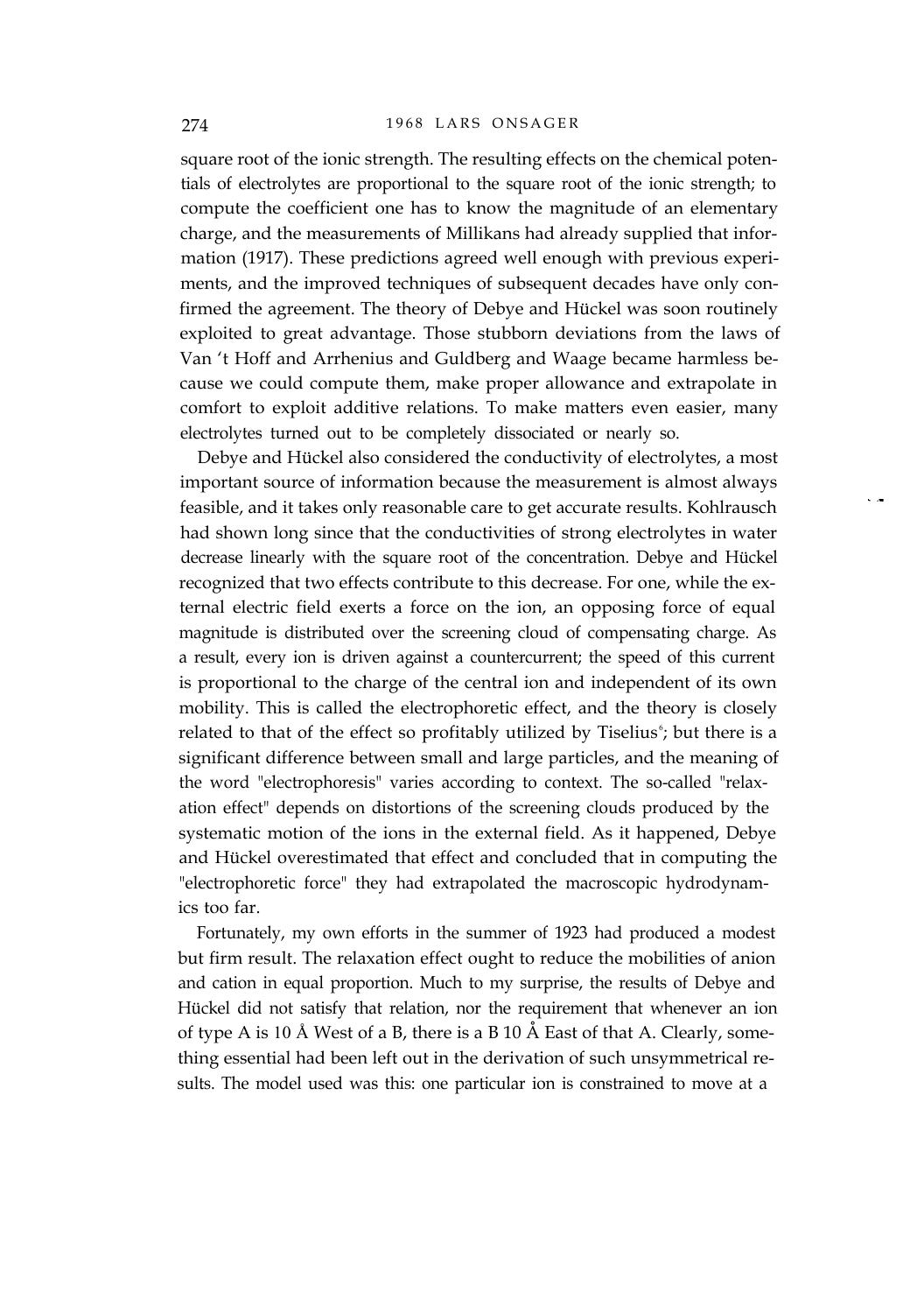constant speed along a straight line in the solution; neighboring ions respond to the fields in the distorted screening cloud, and in addition they mill around in random fashion according to the laws of Brownian motion. Recipe: Remove restraints on the central ion but retain an external force on it, let it execute its own thermal motion and respond to the fields of its neighbors, and recognize whatever external forces act on them. That done, the result for binary electrolytes became very simple: the relaxation effect reduces the migration velocity of every ion by a fraction which depends neither on its own mobility nor on that of the partner species (of opposite, numerically equal charge). Otherwise the effect is charge-dependent and proportional to the square root of the concentration - just like the corrections to the equilibrium properties, but with a different coefficient. As to the electrophoretic effect, it was easy to show that plausible variations of the hydrodynamics near the center of the countercurrent system driven by a widely distributed force could not matter enough to affect the limiting law; Debye and Hückel had unjustly impugned their own result.

As seen from Fig. 1, the general variation of conductivities with the concentration for 1-1 electrolytes was quite well explained; the divergence and individual variation at higher concentrations was foreseeable, but the theory was not so far developed that the significance of those features could be evaluated in detail.

Fig. 2 displays the difference between a strong acid (HCl) and a weaker one (HIO<sub>3</sub>). Clearly, the concept of a dissociation equilibrium was still indispensable.

In Fig. 3 we see the conductivities of a few ternary electrolytes compared with the theoretical limiting formulas.

In Fig. 4 the curves with appropriate limiting tangents are extrapolated according to the theory; previous empirical extrapolations are indicated too. The point was that the new extrapolation for  $MgSO<sup>4</sup>$  agreed with the limiting value expected from the additivity rule while the old one did not. It became clear that MgSO<sub>4</sub> was incompletely dissociated (as well as CdSO<sub>4</sub>), a conclusion confirmed by later studies of the chemical reaction kinetics (Eigen<sup>9</sup>).

In Fig. 5 we see some deviations from Kohlrausch's rule of independent mobilities, first computed by Bennewitz, Wagner and Küchler<sup>10</sup> (1929), then demonstrated by Longsworth (1930). Solutions containing HCl and KCl in varying proportion are compared at constant total concentration. The fast hydrogen ions are delayed as they overtake the slower potassium ions and detour around them; the potassium ions are speeded up by the same interaction.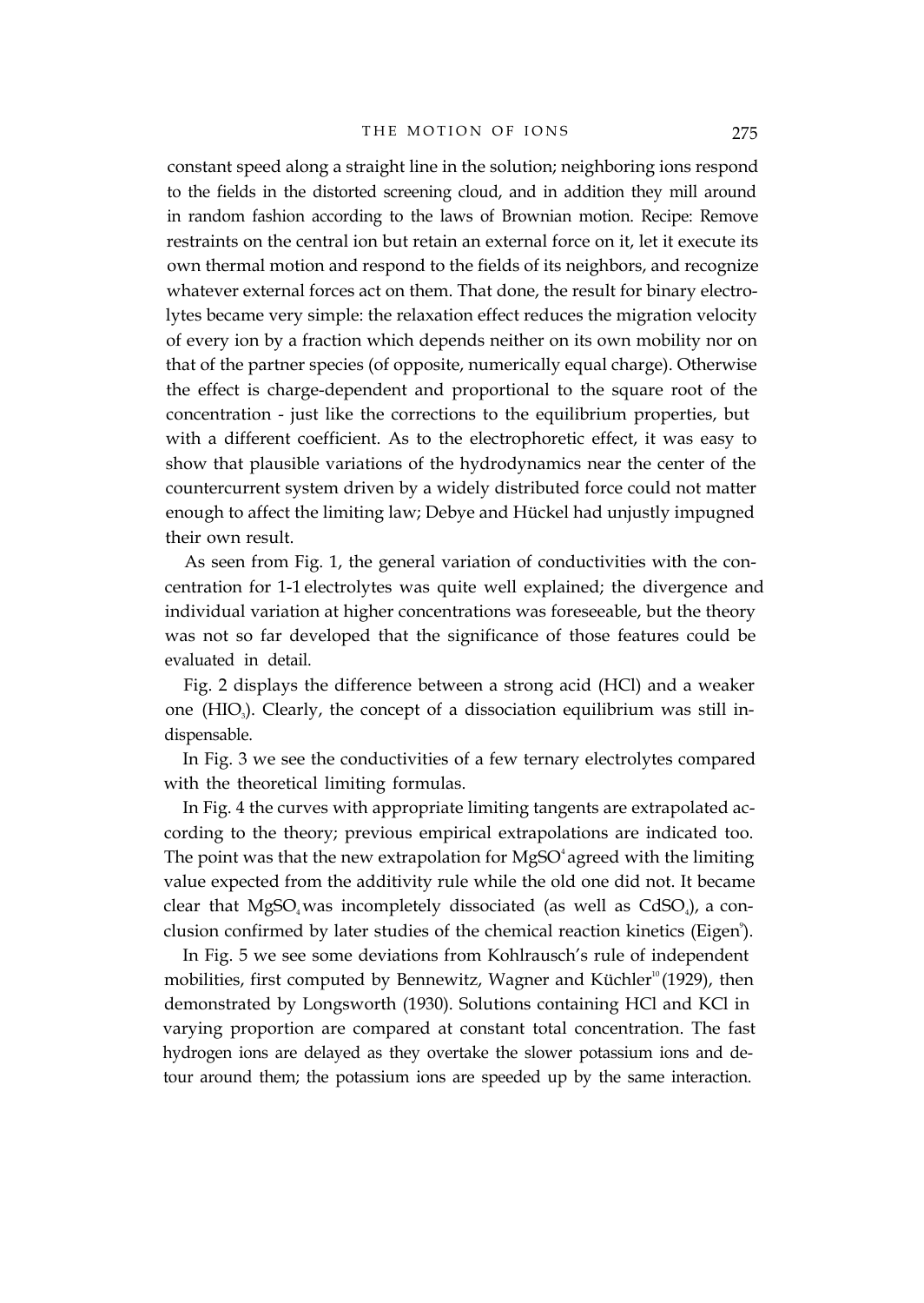

Fig. 1. Conductivities of I-I electrolytes in water. A, equivalent conductivity;  $\mu$ , concentration in equiv./I. From *Physik.Z.,* 28 (1927) 277. Reproduced by permission of S.Hirzel Verlag K.G., Stuttgart.

The resultant net decrease of the total conductivity had been observed in a similar case before (Bray and Hunt, 1912) and pronounced a baffling mystery.

Going back to the time when I revised the theory of Debye and Hückel, the task was by no means easy. The key was a principle of superposition applied to the ion cloud around a pair. To begin with, it was a bit confusing that the force exerted by the external field on an ion as well as the interaction between the ions were proportional to the charge. In order to gain perspective I decided to ignore the relation between the charge and the driving force, and took a look at a more general problem. One constant field of force is acting on each kind of ion; what are the effects of the Coulomb interaction? The problem is in fact equivalent to that which arises in the most general case of diffu-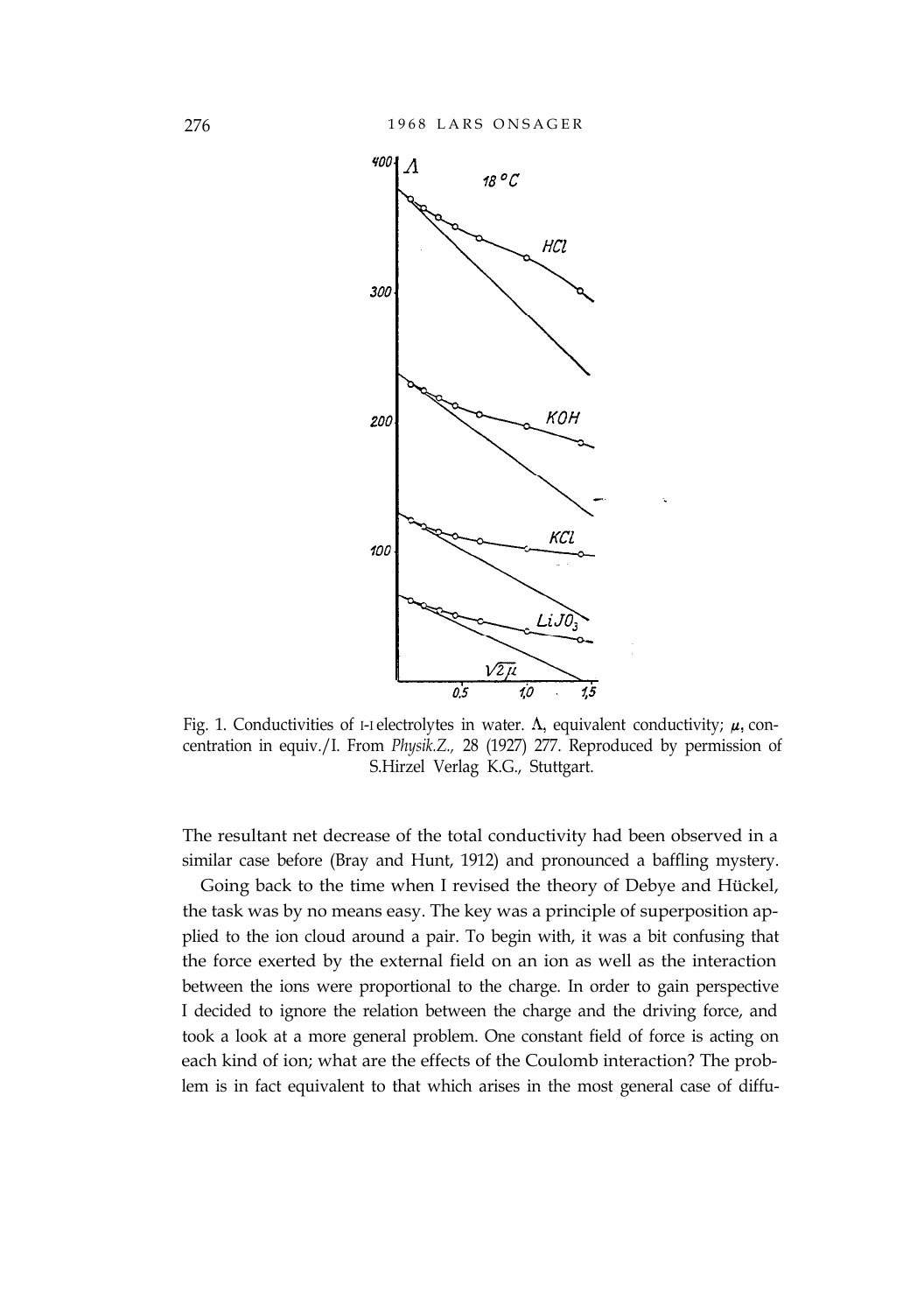

Fig. 2. Conductivities of hydrochloric acid and iodic acids in water. Same notation as Fig. 1. From *Physik.Z.,* 28 (1927) 277. Reproduced by permission of S.Hirzel K.G., Stuttgart.

sion and electrical conduction combined; the gradients of chemical potentials are equivalents of forces :

$$
k_{\mathbf{j}} = -\nabla \mu_{\mathbf{j}} - e_{\mathbf{j}} \nabla \varphi
$$

where  $k_1$ ,  $k_$ ... stand for **forces**,  $\mu_1$ ,  $\mu_2$ ... for chemical "potentials of ions",  $e_1$ ,  $e_2$ ... for charges and  $\varphi$  for the electrostatic potential. A measure of ambiguity in the definition of  $\varphi$  induces a corresponding ambiguity in  $\mu_1, \mu_2, \ldots$ ; but the combination  $(\mu + e\varphi)$ , known as the "electrochemical potential", is uniquely defined for the purpose in hand. If the result of the computation was written in terms of transport  $J_{\nu}J_{\nu}...$ 

$$
J_{\mathbf{j}} = \Sigma L_{\mathbf{j}\,i} k_{\mathbf{i}}
$$

the coefficients  $L_{\mu}$  were invariably symmetrical. It was soon evident that this did not depend on any mathematical approximations. For the relaxation effect I could depend on Newton's principle of action and reaction; for all the complications of hydrodynamics a "principle of least dissipation" derived by Helmholtz assured the symmetry. Admittedly, I did assume some consistent scheme of Brownian motion kinetics; but even that seemed not essential. The symmetry relation itself was equivalent to a principle of least dissipation; in verting the equations: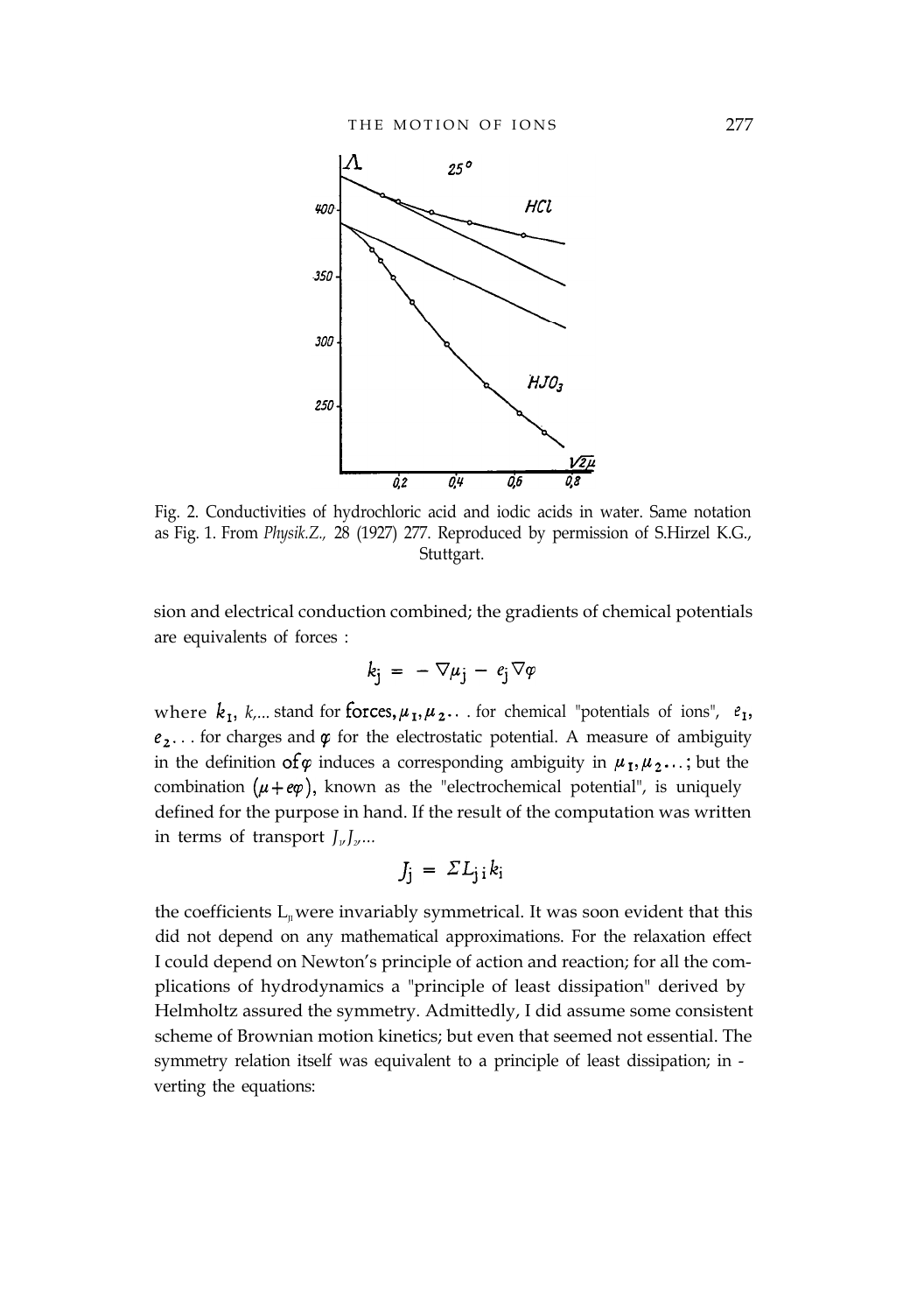

Fig. 3. Conductivities of 1-2 electrolytes in water. Same notation as Fig. I. From *Physik.* Z., 28 (1927) 277. Reproduced by permission of S.Hirzel Verlag K. G., Stuttgart.

then

$$
k_{\mathbf{i}} = 2 K_{\mathbf{i} \mathbf{i}} j_{\mathbf{i}}
$$

$$
R_{\mathbf{i} \mathbf{i}} = R_{\mathbf{i} \mathbf{i}}
$$

and the integral of the dissipation function

$$
R(J, J) = \Sigma R_{j,i} J_{j} J_{i}
$$

equals the degradation of free energy, and it is a minimum in a case of station ary flow.

An unusual problem in chemical kinetics attracted my attention at the same time. C. N. Riiber was studying the mutarotation of various sugars by several precise methods: optical rotation, refractive index (interferometer) and volume changes (dilatometer). He discovered that there were (at least) three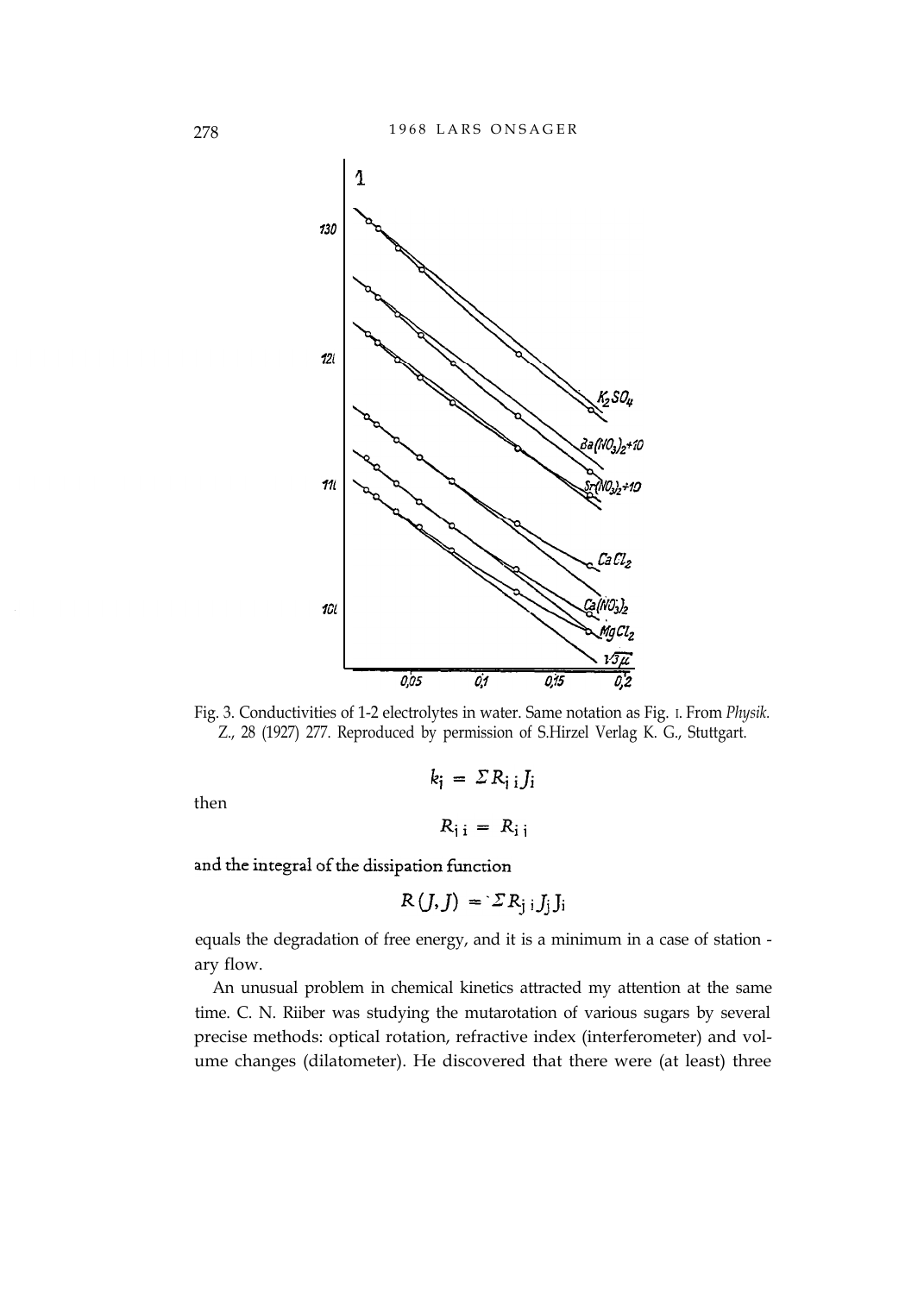modifications of galactose, and the possibility that any one of these might transform into either of the others gave rise to a little problem in mathematics. In analyzing it I assumed, as any sensible chemist would, that in the state of equilibrium the reaction  $I \rightarrow 2$  would occur just as often as  $2 \rightarrow I$ , etc., even



Fig. 4. Conductivities of 2-2 electrolytes in water. Same notation as Fig. 1. From *Physik.* Z., 28(1927)277. Reproduced with permission of S.Hirzel Verlag K. G., Stuttgart.



Fig. 5. The variation of cation mobilities with mixing ratio for aqueous solutions containing varying proportions of HCl and KC1 at constant total concentration of 0.1 mole/ liter. Measurements by Bennewitz, Wagner and Küchler<sup>10</sup> (1929). Figure from H.S. Harned and B.B. Owen, *The Physical Chemistry of Electrolyte Solutions,* ACS Monograph No.95, Reinhold, New York, 1943, p.143. Reproduced by permission of the authors and of Van Nostrand/Reinhold, New York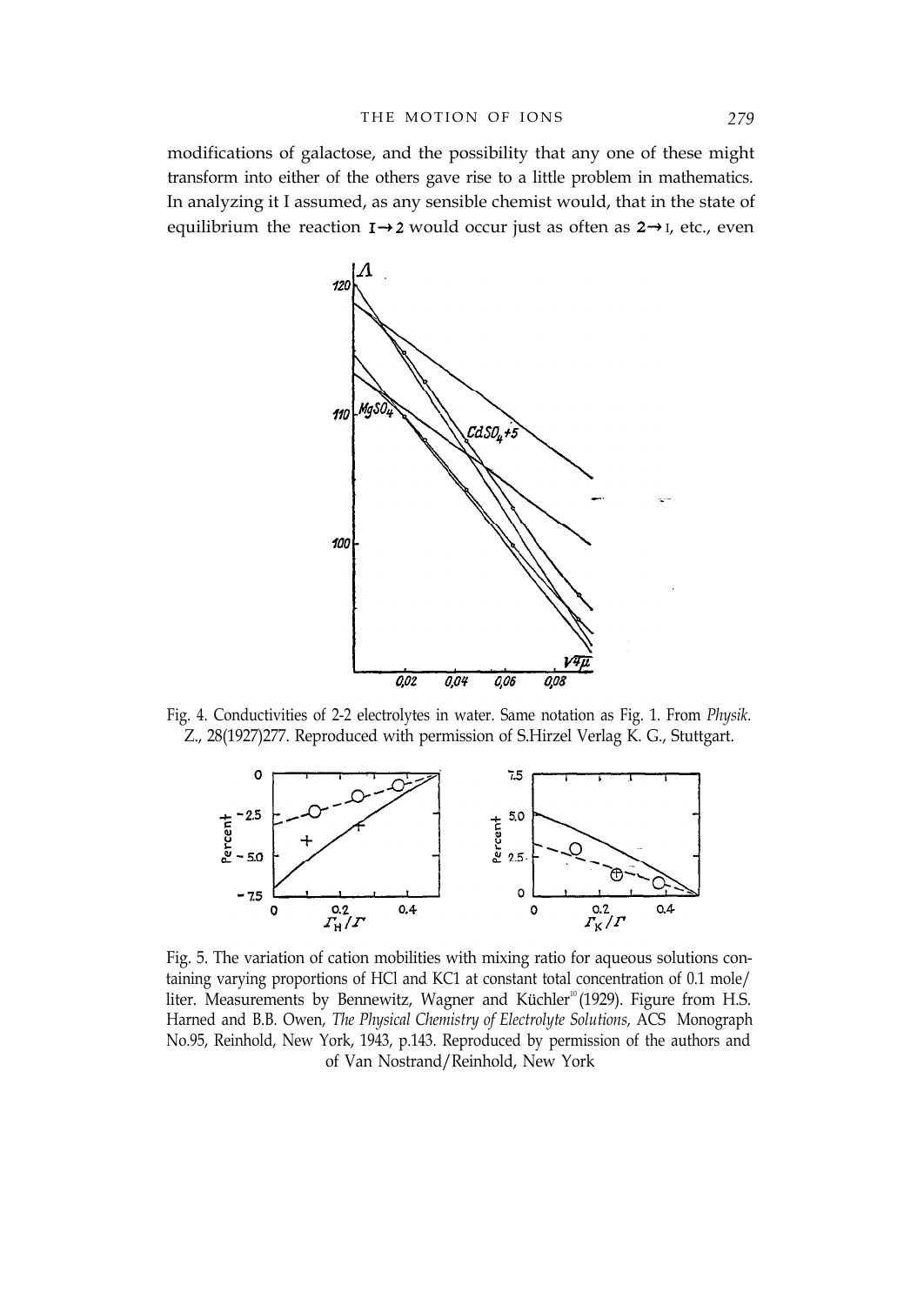though this is not a necessary condition for equilibrium, which might be maintained by a cyclic reaction - as far as the mathematics goes; the physics did not seem reasonable. Now if we look at the condition of detailed balancing from the thermodynamic point of view, it is quite analogous to the principle of least dissipation.

I developed a strong faith in the principle of least dissipation, and recognized that it had been used somehow by Helmholtz in his theory of galvanic diffusion cells and by Kelvin in his theory of thermoelectric phenomena. Some years later in Zürich in a conversation with P. Scherrer, I found that he had been strongly impressed by the ideas of G. N. Lewis about detailed balancing. This made me put the cart behind the horse. Now I looked for a way to apply the condition of microscopic reversibility to transport processes, and after a while I found a handle on the problem: the natural fluctuations in the distribution of molecules and energy due to the random thermal motion. According to a principle formulated by Boltzmann, the nature of thermal (and chemical) equilibrium is statistical, and the statistics of spontaneous deviations is determined by the associated changes of the thermodynamic master function; that is the entropy - or at constant temperature, equally well the free energy. Here was a firm connection with the thermodynamics, and we connect with the laws of transport as soon as we may assume that a spontaneous deviation from the equilibrium decays according to the same laws as one that has been produced artificially. When this reasoning was exploited by appropriate mathematics, the long-suspected reciprocal relations did indeed appear among the results, which were first announced in 1929. In view of the very general claims I felt that concepts and conditions ought to be defined with great care, and a complete exposition<sup>11,12</sup> did not appear until 1931.

One consequence of the principle is that the removal of a constraint will never decrease the rate of dissipation of energy. For example, closing an electric contact allows a current to flow; that is one way to remove a constraint. In this sense the principle was applied as a hypothesis by Kelvin in his theory of thermoelectric phenomena. By the same route Helmholtz arrived at a relation between streaming potentials and electrophoresis in capillaries (an insideout variation of the effect utilized by Tiselius) ; he also derived a formula for the electromotive force of a concentration cell, which was later generalized by MacInnes and Beattie<sup>13</sup> (1920). The most important application of the dissipation principle not yet suggested in 1931 was a general relation between the cross-coefficients for diffusion of different solutes. This was announced for electrolytes in a joint paper with  $F$ uoss $^{14}$ (1932), where of course the relation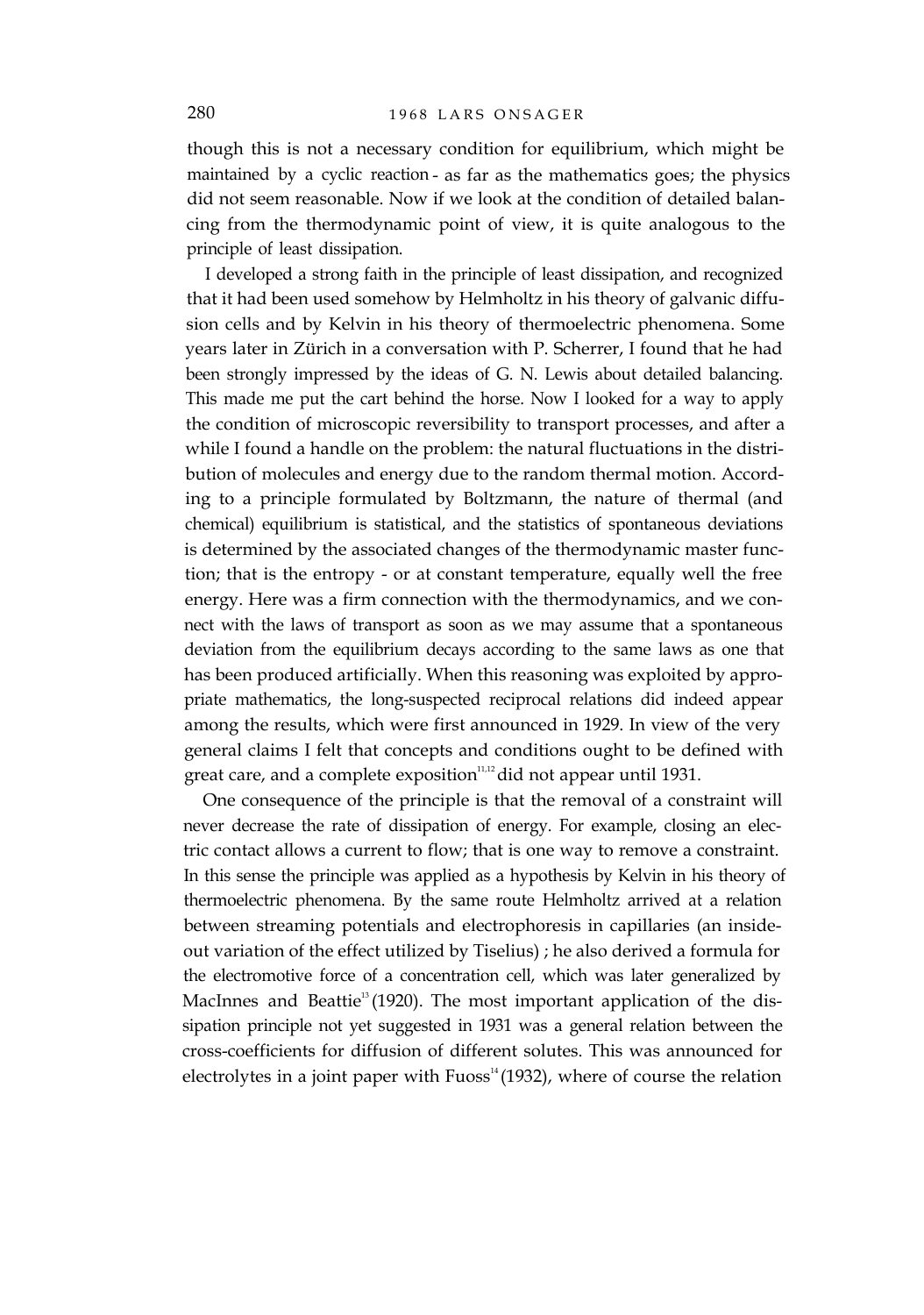of MacInnes and Beattie was implied as well. By now there is a fairly extensive literature on the subject. A comprehensive review of varied applications and significant experimental tests was given some years ago (1960) by D. C. Miller's; he concluded that the relations are generally confirmed within the limits of error of the measurements.

Possibly the most important as a tool of research is the relation of Helmholtz, MacInnes and Beattie. The thermodynamic properties of electrolyte solutions can be determined from the measurements of the voltage between electrodes reversible to both ions. Largely through the efforts of H. S. Harned, methods of preparing reversible electrodes for several kinds of anions (halide, sulfate) and cations (hydrogen, silver, alkali metals and some others) have been perfected; but for a great many ions this has not been achieved and the prospects look poor.

Following MacInnes and Brown<sup>16</sup> (1936), the voltage of a concentration cell is measured between electrodes reversible to the same ion; and when in addition the transference number (fraction of the current carried by one ion) is known, the free energy of dilution can be computed. MacInnes and Longsworth<sup>17</sup> had shown (1932) how the transference numbers can be determined quite accurately by observing the displacement of a boundary between two solutions (with one common ion) by the passage of an electric current.

In 1932 Fuoss and  $I^4$  computed the effects of the interaction between the ions on transport processes (conduction and diffusion, even viscosity) in mixtures of general composition. The algebraic techniques which enabled us to cope with a complicated system of equations were improved many years later (Onsager and Kim<sup>18</sup>, 1957). Precision methods for the study of diffusion were not developed until the decade 1940-50. Then Kegeles and Gosting<sup>19</sup> (1947) showed that Gouy's optical fringe method gives excellent results when the principles of physical optics are properly applied; meanwhile Harned and coworkers<sup>20,21</sup> developed a relaxation method which depends on measurements of electrical conductivity for analysis *in situ.* The two methods supplement each other very nicely: at low concentrations of electrolytes, where Gouy's method fails for lack of fringes, the resistivities of the solutions suffice for easy measurement. Thus at long last Nernst's relation between the coefficient of diffusion and the electrolytic mobilities was verified to about 0.1%.

I have indicated already that the theory of long-range interaction by no means eliminated the need to consider a mass-action equilibrium with undissociated species. As was pointed out by Bjerrum<sup>2</sup> (1927), when the ions are highly charged or very small, or where the dielectric constant is not 80 but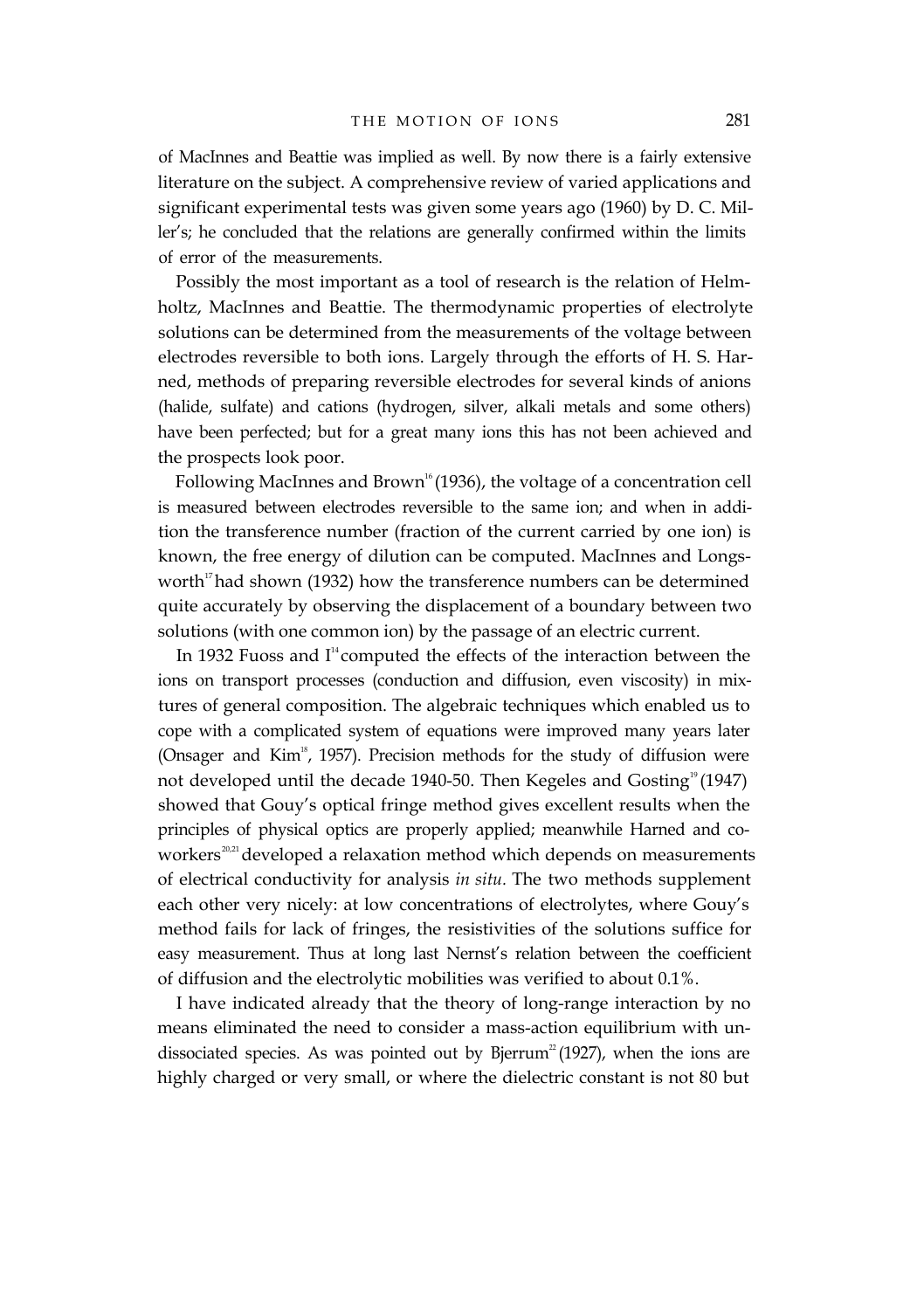just 20 or less, the electrostatic interaction at close range will be so strong that pairs of ions will stay together for a long time and act pretty much like ordinary molecules. For that matter, recent kinetic studies have revealed (Eigen<sup>9</sup>, 1967) that replacements in the innermost shell of solvent molecules and anions around a cation may be fairly infrequent - once in a microsecond, say, or even longer - so that molecules are reasonably well defined in the sense of chemical kinetics. However, even when the recombination kinetics is too fast for a sharp definition, it is often convenient to distinguish between "free ions" and "associated pairs" by some arbitrary but reasonable convention. Bjerrum<sup>21</sup> suggested (1927) that we draw the line at a distance where the work of separation against the coulomb force is twice the thermal energy *(kT)* per molecule; in water that distance is 3.5 Å for KCl, 7 Å for MgCl, 14 Å for MgSO<sub>4</sub> etc., and in a solvent of dielectric constant 20 at room temperature the "Bjerrum distance" is 14 Å for KCl. In solvents of very low dielectric constant only the salts of big complex ions dissolve and exhibit appreciable conductivity. Fig. 6 exhibits the effect of the dielectric constant. Fuoss<sup>23</sup> (with Kraus, 1933)



Fig. 6. The equivalent conductivity  $\Lambda$  of tetraisoamylammonium nitrate in mixtures of water and dioxane, as a function of the salt concentration c. From C. A. Klaus and R. M. Fuoss, *J. Am. Soc.,* 55(1933)21. Reproduced by permission of the surviving author and of the American Chemical Society.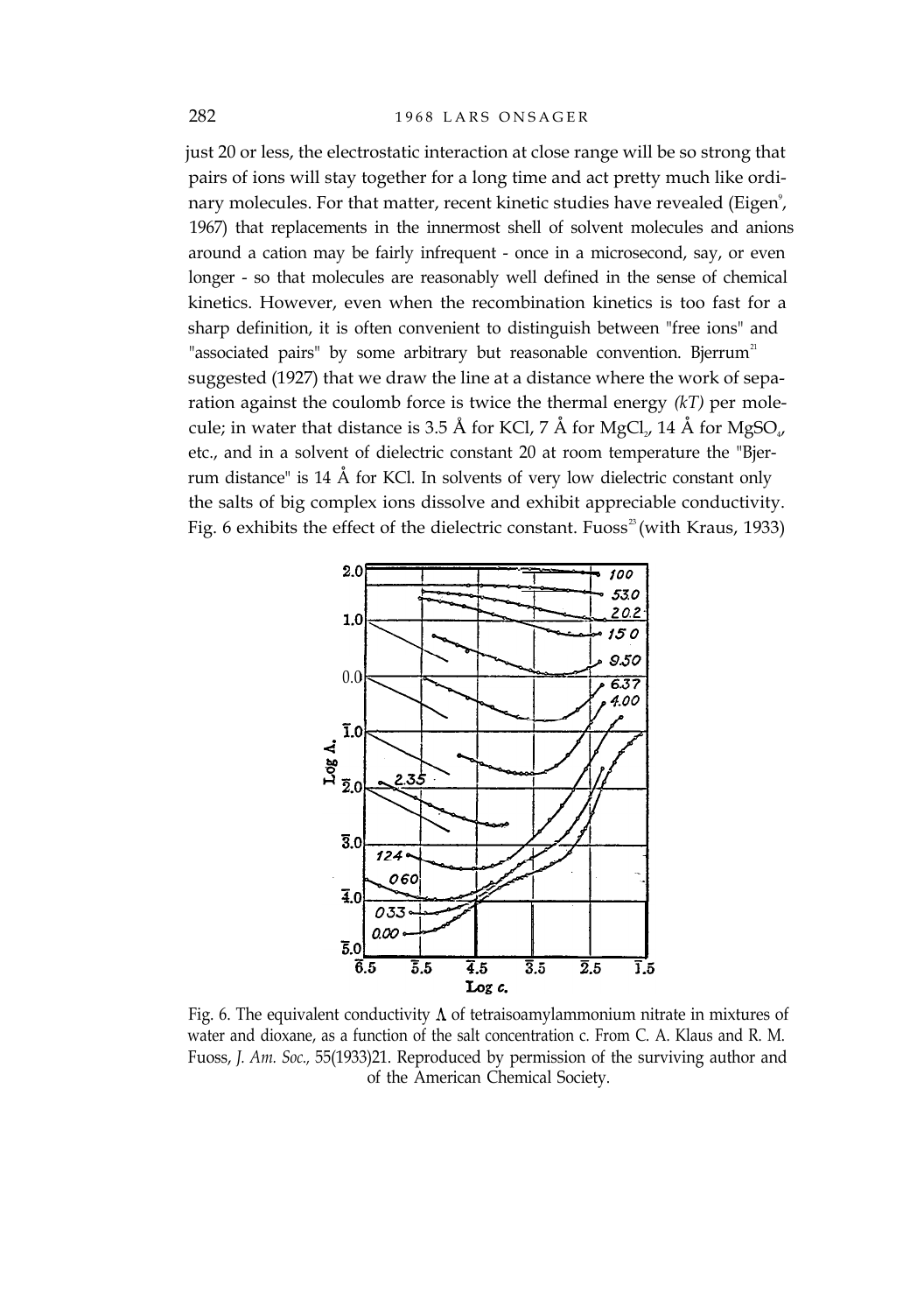measured the conductivities of solutions of tetraisoamyl ammonium nitrate over a wide range of concentrations in mixtures of water and dioxane, covering a range of dielectric constants from 78 to 2.25.

The descending branches of the curves represent a mass-action equilibrium between neutral pairs and individual ions. The minima and the increasing branches indicate that at higher concentrations the current is carried mostly by charged aggregates of several ions in mass-action equilibrium with smaller neutral aggregates and simple pairs, inflexions in the rising branches suggest ring-shaped neutral aggregates. Tentative estimates indicated that the coulomb forces could be held largely responsible for the variations of the various equilibrium constants. The long-range effects entail relatively small corrections compared to the enormous range of variation displayed in Fig. 6. Similar results are found quite often in solvents of low dielectric constants, but by no means always; we know a good many examples where strong specific interactions of the ions with each other or with the solvents are indicated. The accumulation of more and better data have motivated efforts to refine our original computations. Fuoss and I undertook such a computation<sup>24</sup> (1955); in Fig. 7 the predictions are compared with Shedlovsky's excellent measurements<sup>25</sup> (1932). In form our computed results agreed substantially with those of Pitts<sup>26</sup> (1953); but certain differences in the models entail differences of interpretation in terms of short-range interactions. In this context we might seek at least a partial answer to the question how closely the effects of shortrange interactions on the conductivity may correspond to the effects on the thermodynamic properties in the sense of Arrhenius. That task begins to look feasible.

The theoretical developments of the nineteen twenties inspired a search for additional symptoms of long-range interaction, and several were found. For example, in a rapidly alternating field the ion can be caused to change its direction of motion before the relaxation force is fully developed. As a result the conductivity increases somewhat through a range of frequencies which corresponds to the (Maxwell) relaxation time, and the phase of the voltage lags a little behind that of the current. Alternatively, a very strong field causes an ion to move so fast that a screening cloud of the normal type has no time to form; in the limit of high speeds the screening is performed by a deficiency of other ions moving with the same speed (M. Wien; Onsager<sup>29</sup>, 1934; Wilsonso, 1936; Eckstrom and Schmelzer $\mathrm{^{31}}$ , 1939). Attempts to exploit this effect as a means to eliminate the complications of long-range interactions for weak electrolytes met with a surprise (Schiele $^{32}$ , 1932).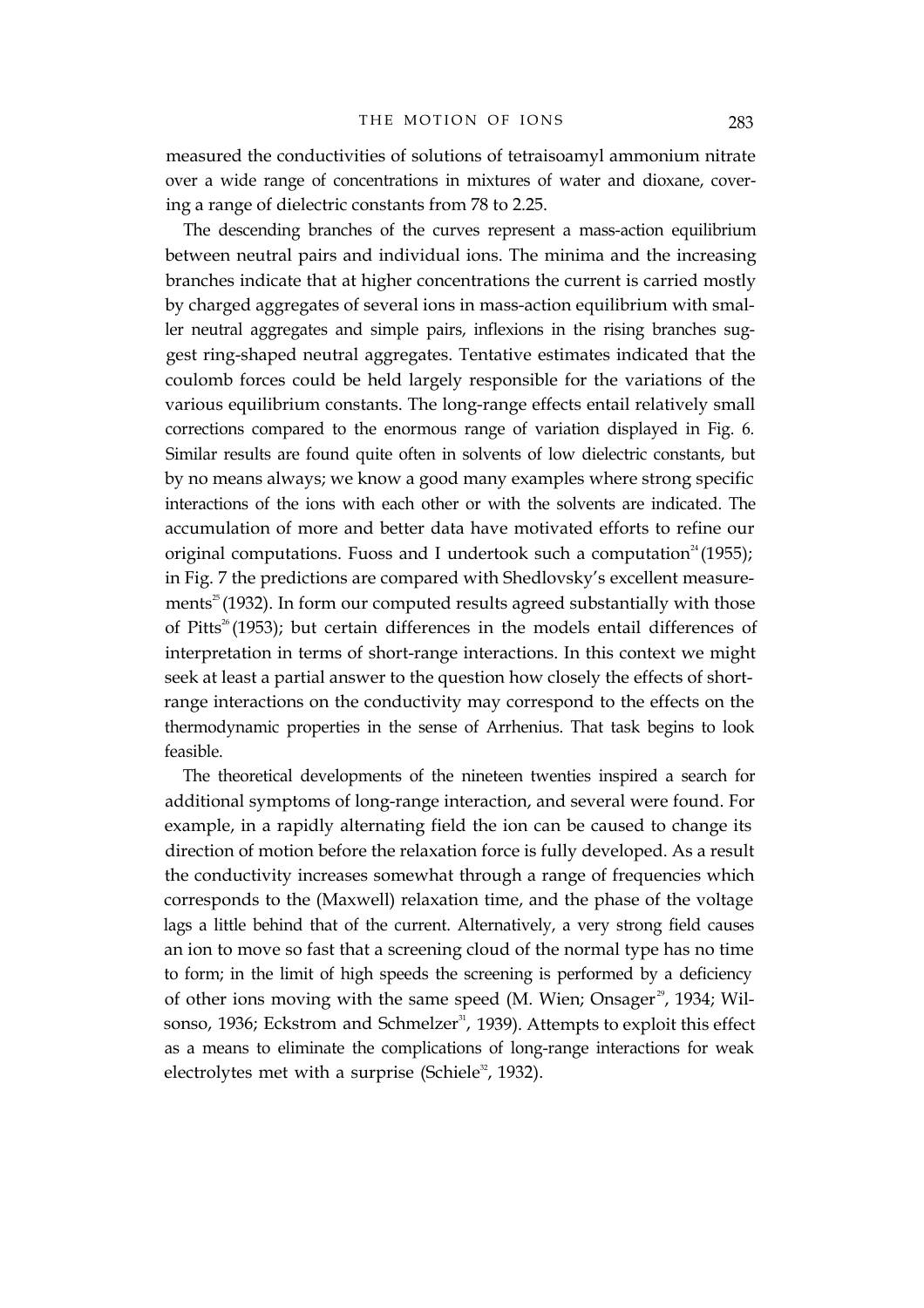

Fig. 7. Conductivities of chlorides in water. Measured points by Shedlovsky<sup>25</sup> (1932); computed curves by Onsager and Fuoss<sup>24</sup> (1955). Reproduced by concurrence of coauthor.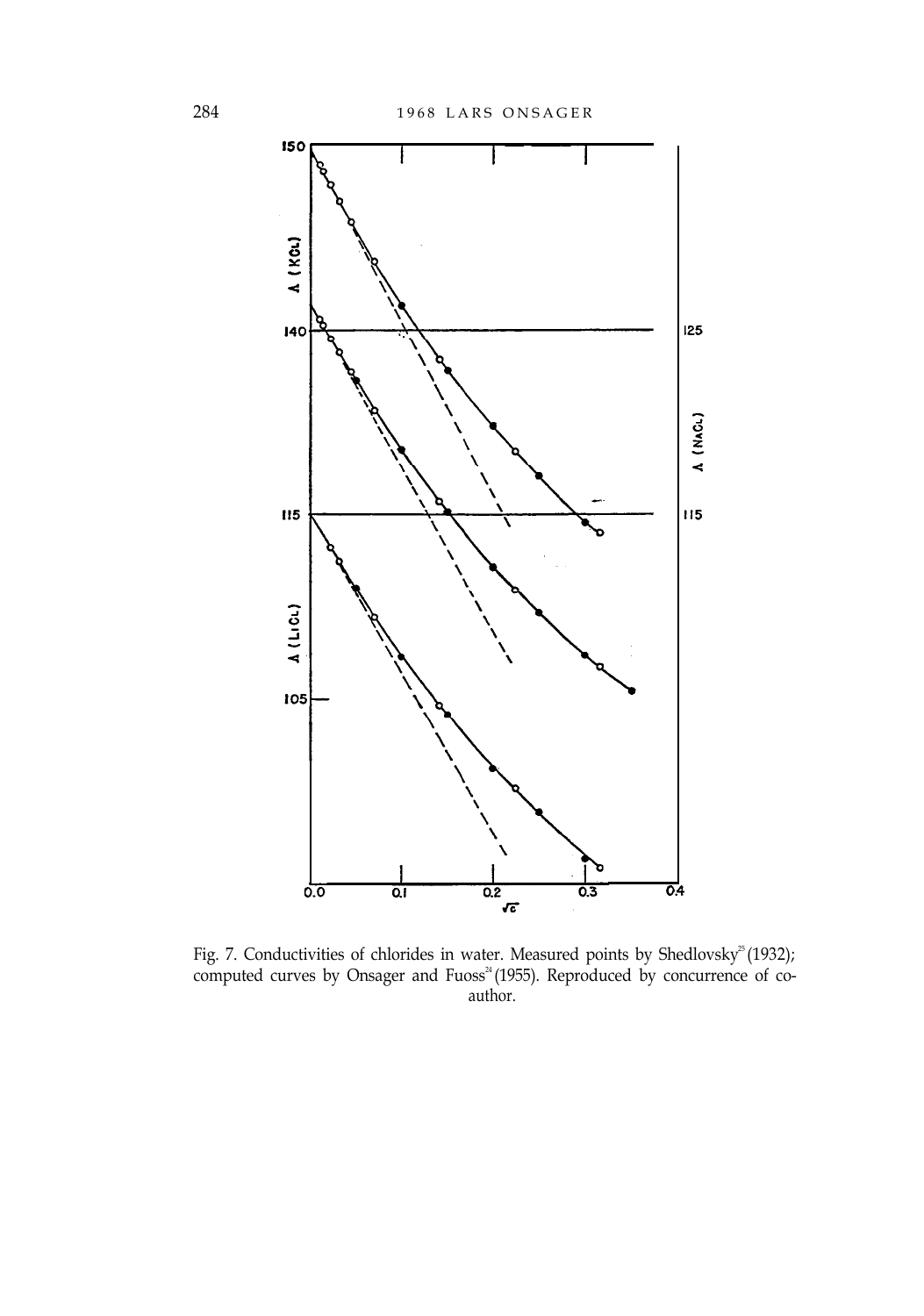

Fig. 8. Deviations from Ohm's law in aqueous solutions of weak acids. Points from Schiele $^{\mathrm{32}}$ .

Fig. 8 actually displays the excess field effects for two weak acids over the field effect for a strong one (HCl). The straight lines represent my own computations<sup> $29$ </sup> (1934). The field disturbs the dissociation equilibrium because it helps pairs of ions to separate for good once they have reached the fringes of the coulomb field. The assistance is nearly proportional to the absolute value of the field. The negative intercepts represent mainly a decrease in the rate of recombination by the screening clouds of ions, effective in the absence of a strong external field. In the light of such analysis, the Wien effect seemed to hold promise as a good tool for the study of fast recombination kinetics; recent work-particularly by Eigen and DeMaeyer - has shown that this was not a vain hope (Eigen<sup>°</sup>).

Many solids exhibit electrolytic conduction, and symptoms of reaction kinetics, Wien effect and so forth have been observed. Impurities and other defects often play a decisive role, and these factors are none too readily controlled, so that the standard of precision has to be rather modest; but it is often possible to divine the mechanism. Arrhenius had to fight for his faith; but those days are long past. We now realize quite clearly that it takes excess charges moving somewhere to produce an electrolytic conductor. In a salt crystal such an excess charge can be an additional ion in an abnormal "interstitial" position (Frenkel defect) or a vacancy (Schottky defect) at a place normally occupied by an ion. The position of the vacancy is changed whenever a neighboring ion moves in to fill it. In KCl, for example, Schottky defects predominate as "ions" of both signs; but in AgCl some silver ions leave their normal sites for interstitial positions to produce positive Frenkel and negative Schottky defects. Schottky defects of opposite signs can combine to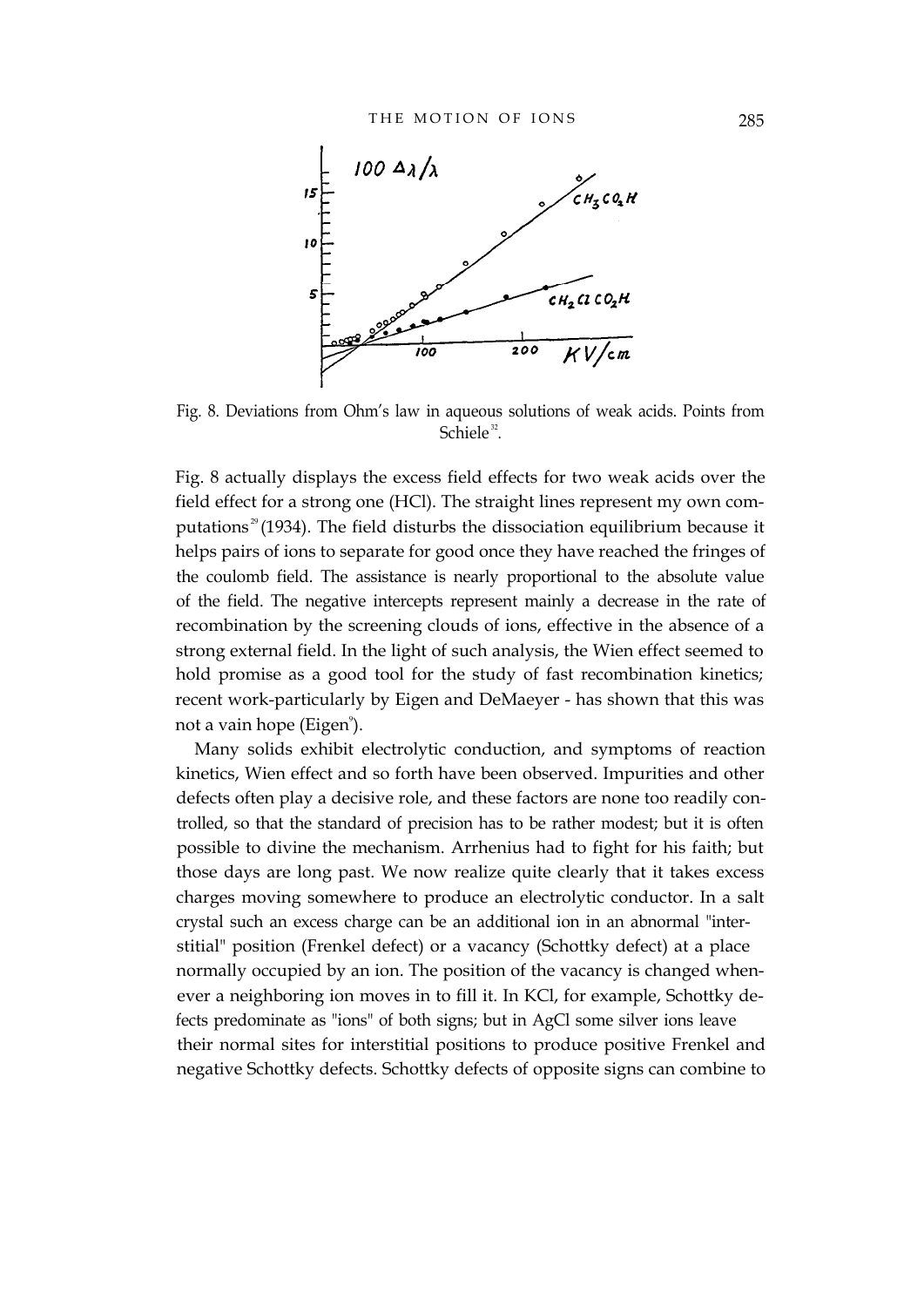form neutral vacancy pairs, and various complications which involve more extensive defects can occur too. In any event, in well-ordered crystals we generally expect that the ions will carry undivided elementary charges.

Nevertheless, we have come to realize that in certain disordered crystals elementary charges can be transported in installments by point defects. We don't have to go far. Ice is a good example! In that solid almost all current is carried by mobile protons - excess or defect. First, let me explain the essentials of the structure. Each molecule is surrounded by four neighbors at a distance of 2.76 Å. Each hydrogen is placed near the line through the centers of two oxygens and closer to one than to the other; the distances are about 1 Å and 1.76 Å. Two neutrality rules are normally satisfied: each oxygen carries two near hydrogens, so that the water molecules are intact and neutral. The other neutrality rule requires that one and only one hydrogen connects any two neighboring oxygens : the hydrogen bonds are intact. Any violation of either neutrality rule produces an electrically active defect.

## (Animated cartoon)

A chance rotation of a molecule produces a pair of bonding defects; these separate and move through the crystal by successive rotations of the participating molecules. Other bonding defects enter the picture and wander through it. A chance transfer of a proton from one molecule to its neighbor produces a pair of ionic defects: positive hydronium H<sub>3</sub>O<sup>+</sup>, negative hydroxyl OH-. The positive ion moves by donating a proton, the negative by stealing one. The motion of the ions leave molecules oriented against the field; the drift of the bonding defects turns them into the field again.

## (End of cartoon)

Estimates of the ionic mobilities vary over a considerable range; but in any event the positive ionic defect is much more mobile in the solid than in the liquid, and its mobility varies very little with the temperature. The mobilities of the bonding defects are more like those of ordinary ions in the liquid, and the temperature coefficients are similar. Nevertheless, the bonding defects determine the direction of polarization in pure ice, because they are much more numerous, possibly several pairs for each million molecules. As to the task of transporting a direct current, that is about equally distributed between bonding and ionic defects; each type carries about half an elementary charge. One kind of current may get out of step with the other for a short time; but this produces a polarization which equalizes the number currents.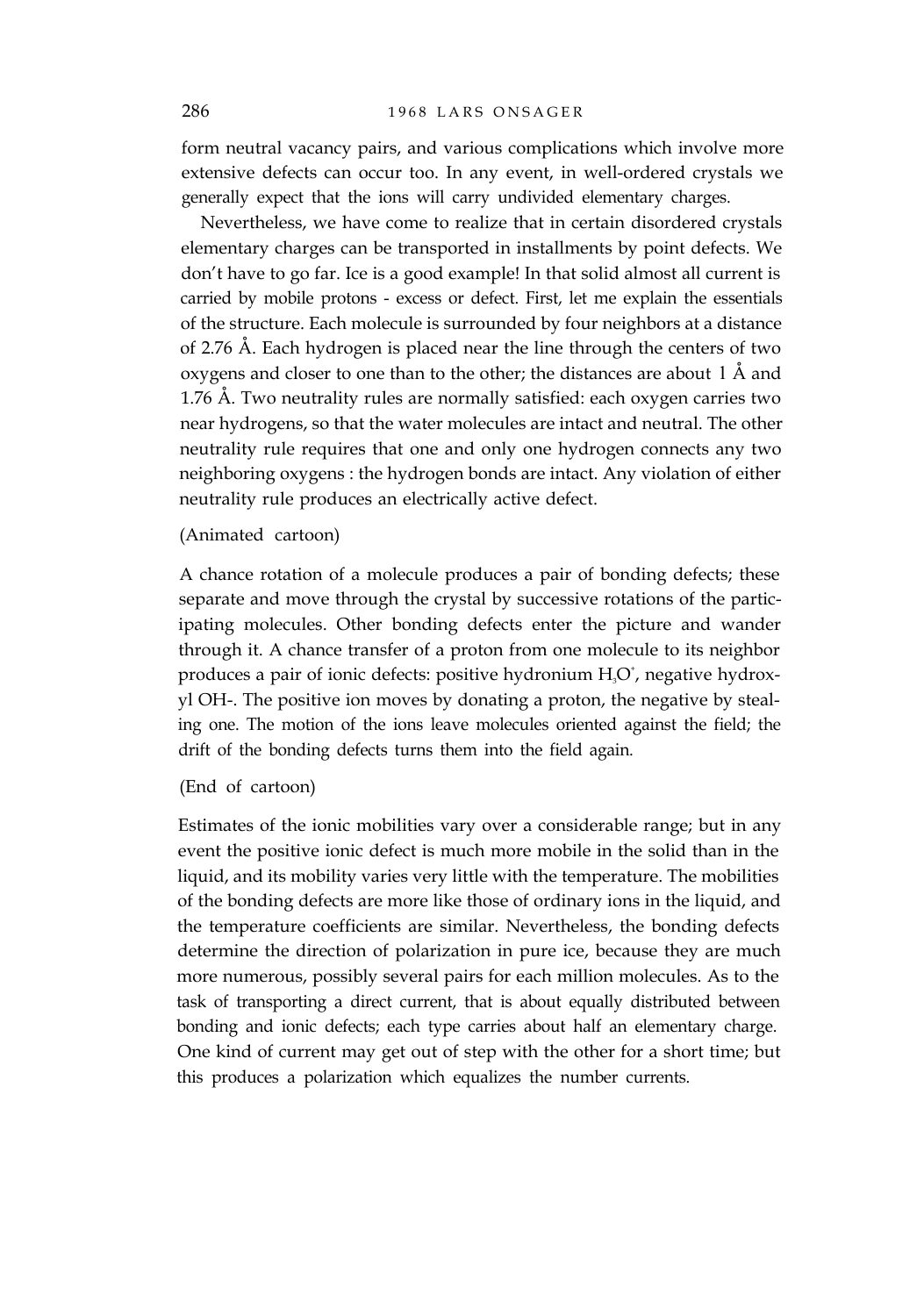

Fig. 9. H-Bond chains and electrically active defects.

If you apply the principle of least dissipation to this hind of coupling you may be stretching some thermodynamic concepts just a little bit; but it is a good safeguard against greater errors, Jaccard<sup>33</sup> (1964) found it quite helpful.

Many of the things I have told you have a bearing on problems in biology. For example, how do ions get through in cell membrane? Observations on poisoning suggest fixed facilities for such transport. Let me just toss on the screen what I think might be an essential element of such a facility (Onsager<sup>34</sup>, 1967; Fig. 9).

This is a speculation, but one which is not yet refuted by observations and seems generally compatible with physical principles. The hope that it might be right adds interests to the exploration of ice and other protonic semiconductors.

- 1. S. Arrhenius, *Svenska Vetensk.Akad.Handl.Bih.,* 8(1884)13-14.
- 2. S.Arrhenius, *Z.Physik.Chem.(Leipzig),* 1(1587)631.
- 3. W.Ostwald, *Z.Physik.Chem.(Leipzig),* (1888).
- 4. P.Debye and E.Hückel, *Physik.Z.,* 24(1923)185,305.
- 5. R.A.Milikan, *Nobel Lectures, Physics 1922-1941,* Elsevier, Amsterdam, 1965, p. 54.